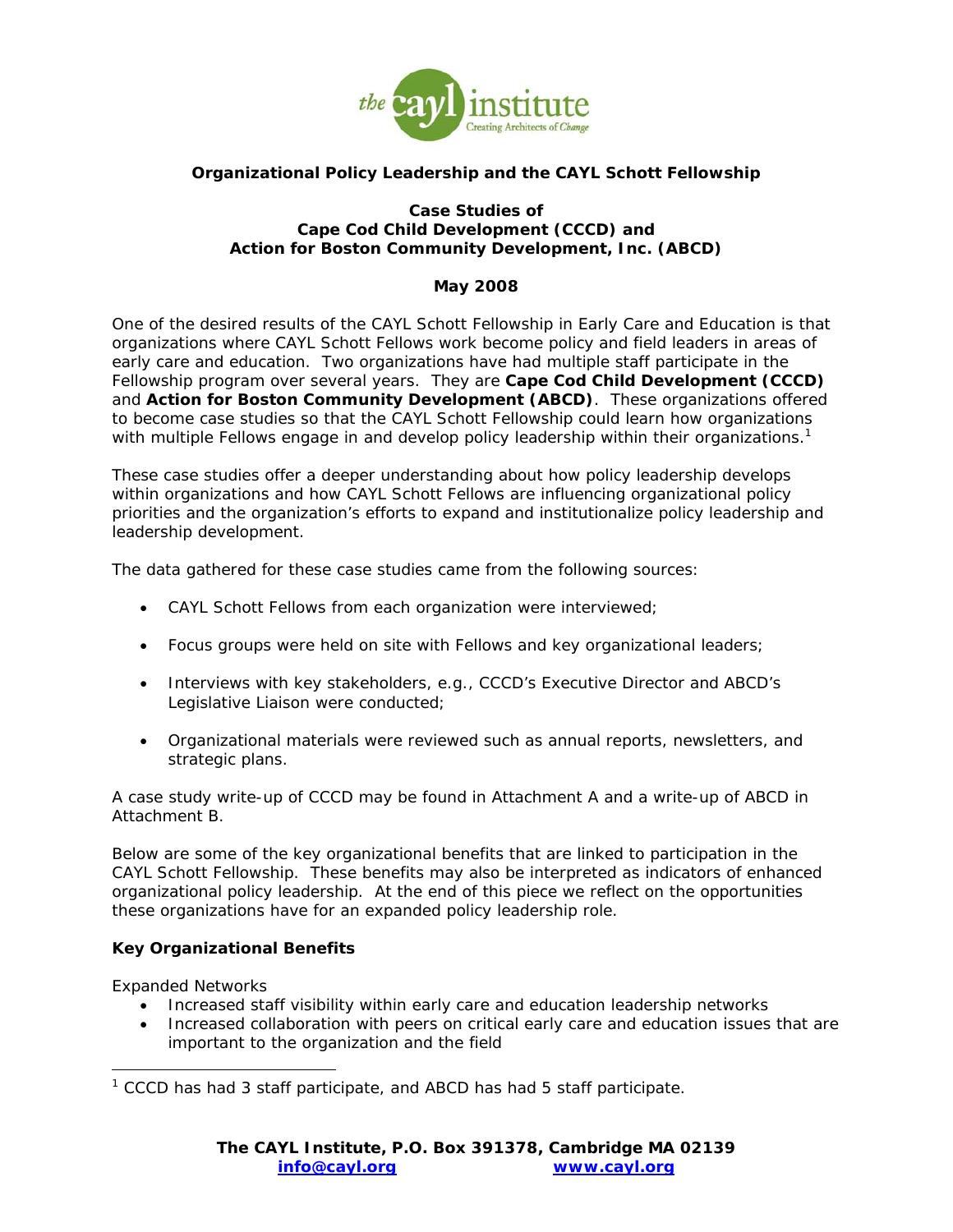• Greater knowledge of and access to leaders in the field who can offer support, advice, job recommendations, etc.

## *Organizational Leadership*

- More distributed leadership within the organization around policy, advocacy, and media relations
- Increased attention to policy issues at staff meetings and in the strategic planning process
- Increased leadership responsibilities within the field (bringing early care issues to other fields like public health, and serving on regional and statewide policy boards)

#### *Leadership Development*

- Increased education and engagement of parents and staff as policy advocates through trainings, newsletters, team meetings, and campaigns
- Increased opportunities for staff to assume leadership positions within coalitions, advisory committees and other community leadership efforts

#### **Reflections on Opportunities for an Expanded Leadership Role**

#### *Cape Cod Child Development*

CCCD is well positioned to continue to develop as a policy leader on issues that are central and important to young children and their families. Through their work delivering services to a wide range of children and families, they are an integral player in Cape Cod's social services sector. (CCCD is one of the largest social services organizations on the Cape.)

The senior leadership of CCCD has a strong commitment to child, family, and communitycentered care and they take a leadership role in advocating for continued support for this type of care. Since many of these debates happen in Boston, CCCD leadership has encouraged staff to go over the bridge and participate in the CAYL Schott Fellowship. Both the psychology of the Cape and its sense of being removed and remote from the rest of the state can sometimes make it difficult for Cape organizations to take up a statewide leadership role. CCCD has successfully managed to do that and continues to expand that role.

They are expanding their capacity significantly to engage and educate staff and parents to become more effective policy advocates. A wide diversity of staff is being given leadership responsibilities to represent and speak on behalf of CCCD within various task forces and committees. Parents are telling their stories to legislators to persuade them to continue support for early care and education.

Policy has become part of the CCCD's strategic plan. It is regularly featured in the newsletter. Advocacy and policy education are among the most popular offerings at the staff training day. Continuing to follow, CCCD's success in educating and mobilizing parents and staff will provide valuable lessons for the field.

One of the factors that positions CCCD to continue to develop its leadership role is the commitment of the Executive Director and the senior leadership team to focus on policy as a priority and develop the leadership skills of staff and parents. Areas of further growth are in the staff's capacity to develop relationships with the media and using other communication tools, and in more effectively engaging the board in the organization's policy leadership.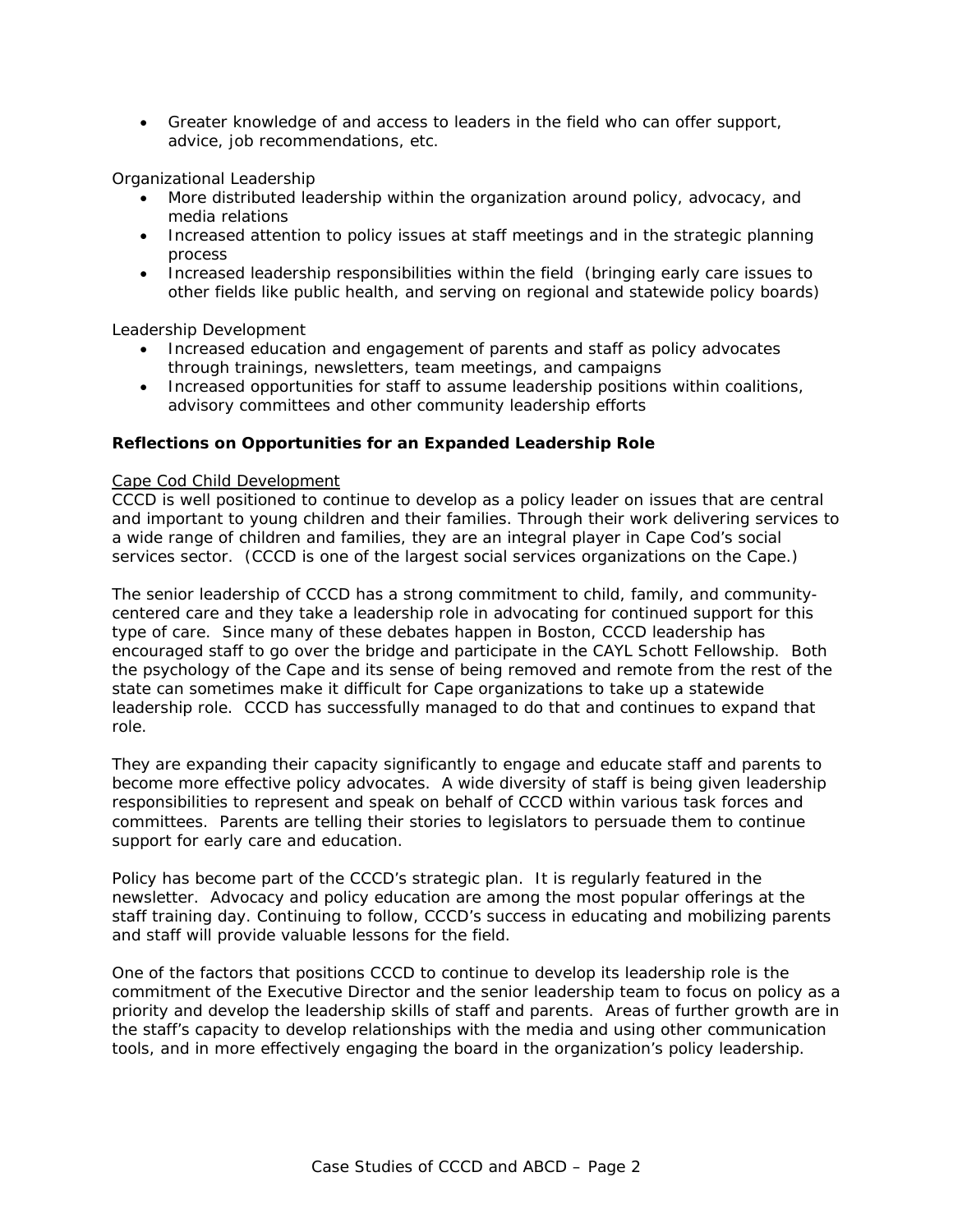#### *Action for Boston Community Development*

ABCD brings enormous assets to any policy issue it prioritizes. Resources, political relationships and a long legacy of fighting poverty and civil rights make it a leader in Boston and statewide. ABCD's primary commitment in the area of early care and education is funding and supporting Head Start. ABCD took a leadership role in getting the state to increase its supplemental funding of Head Start from \$6 million to \$9 million in the past three years.

One of ABCD's assets is the strong support from the executive leadership of the organization to support and encourage staff to participate in and assume leadership roles in coalitions, committees, and on boards at the local and statewide levels.

Given the size, resources, and breadth of focus that ABCD has, they are often a key player on issues they care about. There are several challenges that this creates. Other organizations sometimes perceive ABCD as the "300 pound gorilla in the room." ABCD elders need to be aware of this perception and exceptional at listening and being a team player.

ABCD's leadership sets priority policy objectives for the organization's legislative and media departments. In an organization that focuses on multiple issues, this means that early education may not be a priority focus in any given year. Policy activities continue if the organization has a structure for making policy a focus. The newly constituted Early Childhood Policy Group was formed after the Schott "Policy Learning Dialogue." The critical mass of CAYL Schott Fellows within ABCD has made policy activities a core part of people's job responsibilities.

With Sharon's new role as Chair of the EEC Department's Board, ABCD is well-positioned to take up an expanded leadership role in the field that includes but is not limited to issues that directly affect Head Start. The success of these efforts will depend in part on mobilizing neighborhood center staff and parents to become stronger policy advocates – a process that is only just beginning at ABCD.

Both of these organizations are focusing more attention on early education policy. The seek ways to institutionalize policy as a priority into the structure and culture of their organizations. They seek ways to educate and empower staff and parents to become part of the process and have their voices heard. They seek ways to expand their leadership networks, and increase their effectiveness at aligning and collaborating with other organizations around a policy agenda. They seek ways to take actions that significantly improve outcomes for children and their families.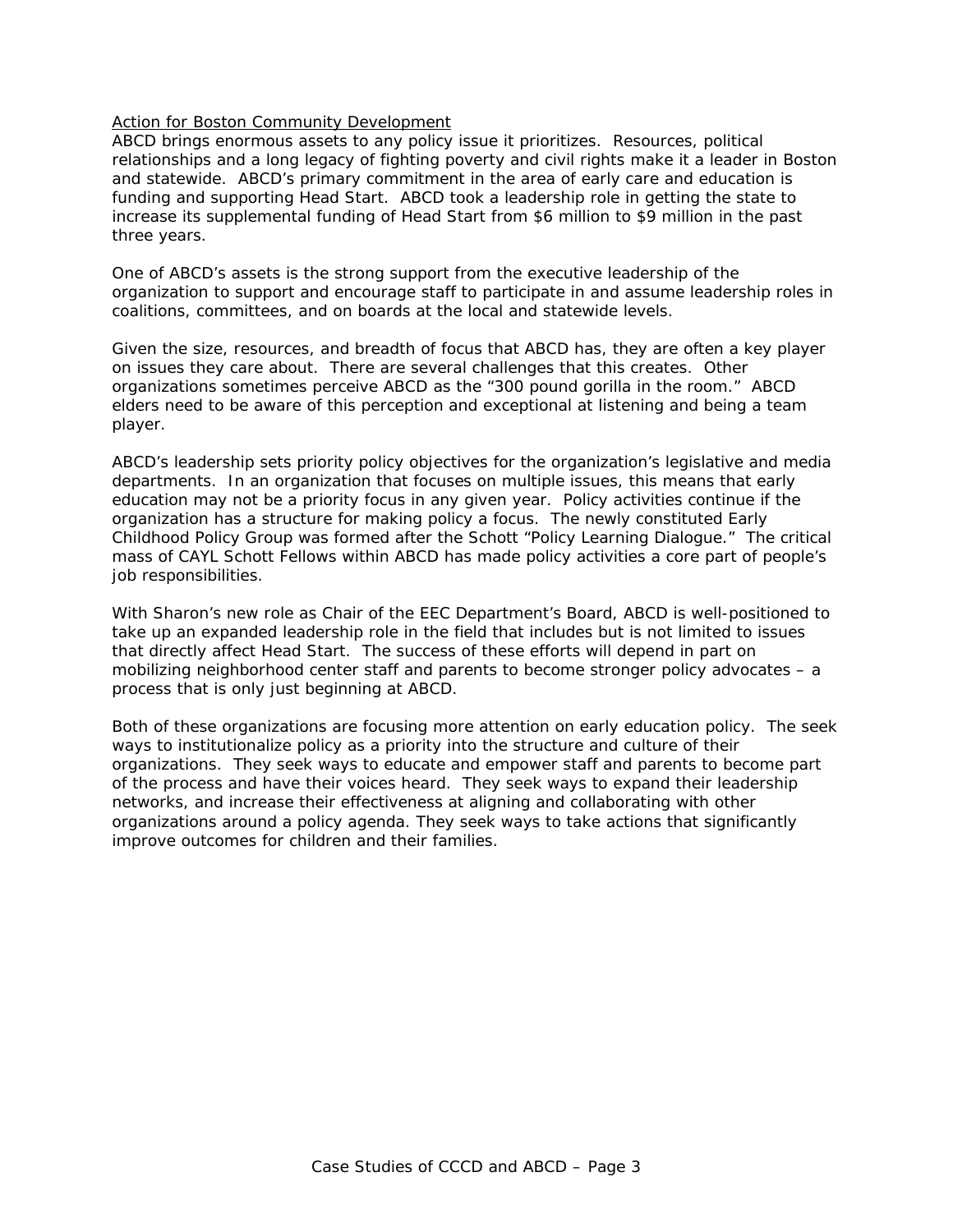### **Attachment A Cape Cod Child Development (CCCD) Case Study**

Cape Cod Child Development (CCCD) is nestled near the harbor in the town of Hyannis, an hour and a half from Boston. For over thirty years, CCCD has provided childcare; education and developmental intervention; and family support services to Cape families. CCCD has a commitment to high quality child-focused, family centered programs that are accessible and affordable to all families. Since 2005, CCCD has had three staff participate in the CAYL Schott Fellowship.

Mal Hughes, the Director of Preschool Services, was the first to participate in 2005. Mal had spent much of her career in the private sector and had little experience in human services when she came to work at CCCD. Mary Pat Messmer, CCCD's Executive Director, encouraged Mal to apply for the Fellowship because she believed it would broaden Mal's understanding about the child development field and the nonprofit world. Mary Pat wanted her senior staff to feel more comfortable meeting with legislators, testifying at hearings, speaking to the media, and participating in high visibility statewide coalitions. In a 2005 interview Mal spoke about how her confidence to meet with legislators increased after participating in the Fellowship.

*I have learned a lot more about the legislative process and what is expected of me and what I need to bring to the table. I have a much greater comfort level about meeting with legislators; it's far less threatening and intimidating for me. Each time I* meet with them it has gotten better. We are the experts in this and we need to *give them information. My boss always met with legislators. Now I feel comfortable meeting with them independent of her and bringing the information back to her. She's thrilled with that. She's been very vocal that we all need to take a piece in the policy work and the fact that I'm now on board is beneficial to the whole agency.* 

Barbara Prindle-Eaton, Deputy Director and Director of Early Intervention Programs, participated in the Fellowship in 2006. A thirty-year veteran in the field, Barbara did not exactly fit the profile for the Fellowship, according to Mary Pat. She encouraged Barbara to participate because she believed it would push Barbara beyond her comfort zone to take more leadership within the agency and in the field. Barbara has been a leading force to institutionalize policy discussions within the agency. Making good on a commitment she made during her Fellowship, Barbara has made sure that the agency regularly offers an advocacy workshop during Staff Day and that there is a policy-related article in every staff newsletter. Barbara has also taken a leading advocacy role on social emotional issues (the focus of her group's policy project). As chair of the Interagency Coordinating Committee for the Massachusetts Department of Public Health, Barbara recently led a strategic planning process for early intervention where social emotional issues came up as the highest priority.

*I do think that my involvement with the social emotional group has had an impact within my own field. [Mass DPH] has taken those issues on in a deeper way. The knowledge I gained put me in the position to push that agenda, do more, and take it in a new direction. We are now asking whether people are prepared for us to change the system because that's what we want to do.* 

Barbara Kozma, Education Coordinator, joined the Fellowship in 2007. Barbara reflects on CCCD's commitment to policy leadership development.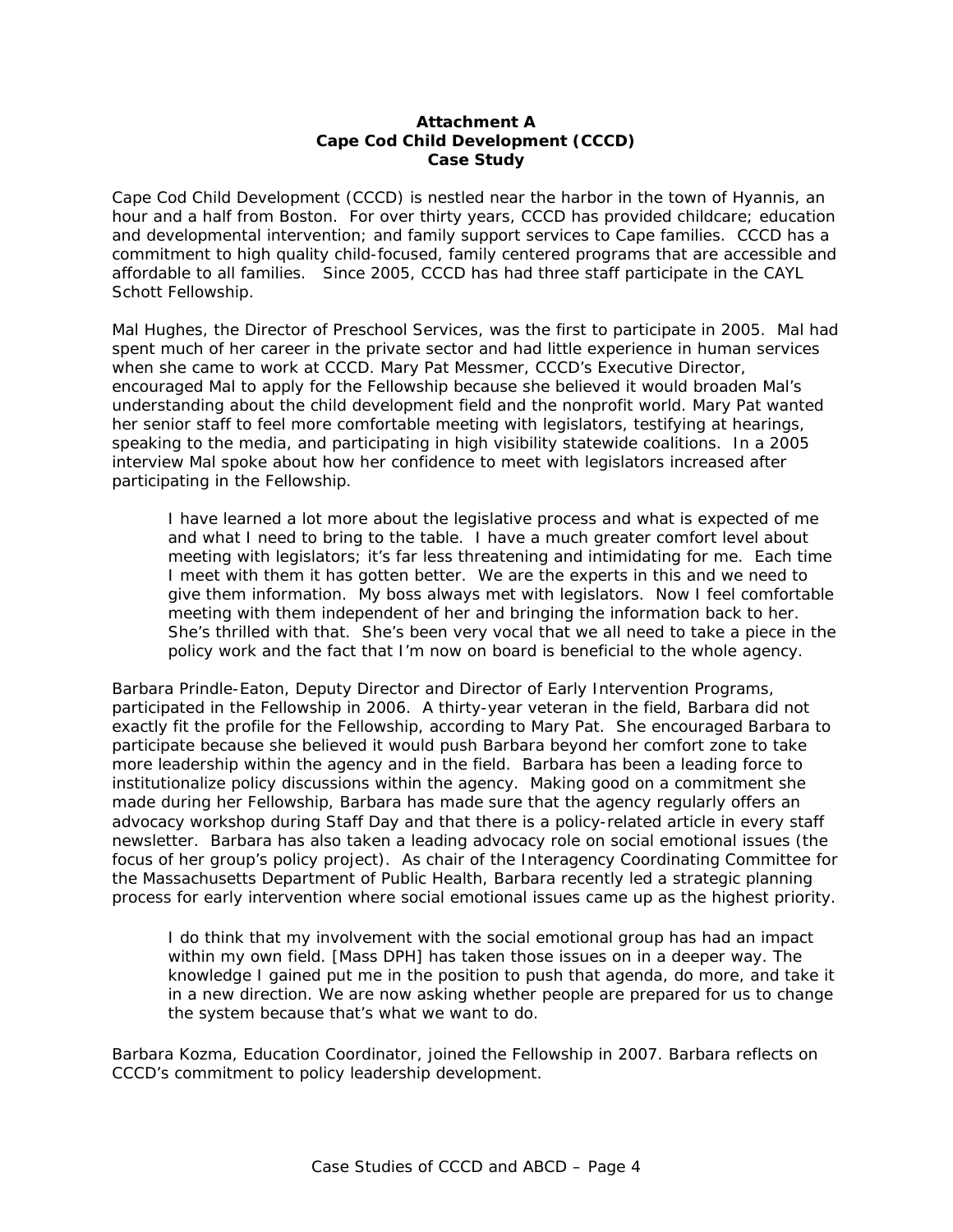*What has been wonderful about having Barbara and Mal involved is the strong support within and outside the organization on policy issues. Without this support system within the organization to do this wonderful work, it would be impossible to do what I have done with the Fellowship.* 

All the Fellows echoed how important Mary Pat's leadership has been in supporting them to expand their horizons, move beyond their comfort zones, and engage in advocacy. Mary Pat reflects,

*My job is to support each of them to grow individually in ways that support the organization…The value of this Fellowship is that it has moved people out of their comfort zones and their current area of expertise. There is no way that can't help the organization. For me to have managers explore other things allows them to develop another side of themselves. Also to take them out of their day-to-day running of programs has broadened their perspective.*

Mary Pat has been engaged in policy and advocacy for the past 10-12 years. Dealing with budget and political issues instead of spending time with children has, she reflects, caused her to lose some of her passion. It is that passion and day-to-day knowledge of working with children and families that her staff bring to their conversations with legislators. "It makes a whole different statement to them.

Because of the CAYL Schott Fellowship, the senior management team regularly discusses policy issues.

We bring policy up at our senior management meetings and make sure that we are *all informed not just about what is going on programmatically but also what is going on legislatively in our program, where we might need support, what's changing at a federal, state level that isn't just going to impact our program but the broader group. It's now the way we are thinking about our work. At least once or twice a month, legislative issues come up…we have many more conversations with more input because we are all tracking it more. I've gotten on three or four more listservs to get me more informed about what is legislatively going on.* 

*The Fellowship has helped us build priorities, develop a common language and common understanding of how to attain things that applies across all our programs.* 

CCCD recently engaged in a strategic planning process with the whole staff in which they articulated program goals and objectives. One of the primary goals for the agency is that "staff and families are competent in legislative advocacy."That's the first time advocacy has been written into the strategic plan.

Every year CCCD holds a Staff Day, a day devoted to workshops for everyone in the agency from the ED to bus drivers and part-time teachers. Since 2006, advocacy has been one of the workshops offered. In 2007, 25 staff signed up to attend the Advocacy Workshop. "We had family day care providers, early intervention staff, and teachers from across all our programs who signed up for the workshop." At one of the workshops, a staff member said, "I couldn't believe how interested my legislator was in what I had to say." It is small successes like this, Barbara Prindle-Eaton says, that continue to grow people's interest in advocacy.

One means of encouraging staff and parents to take policy action is having a legislative corner in every issue of the newsletter letting people know what they can do to influence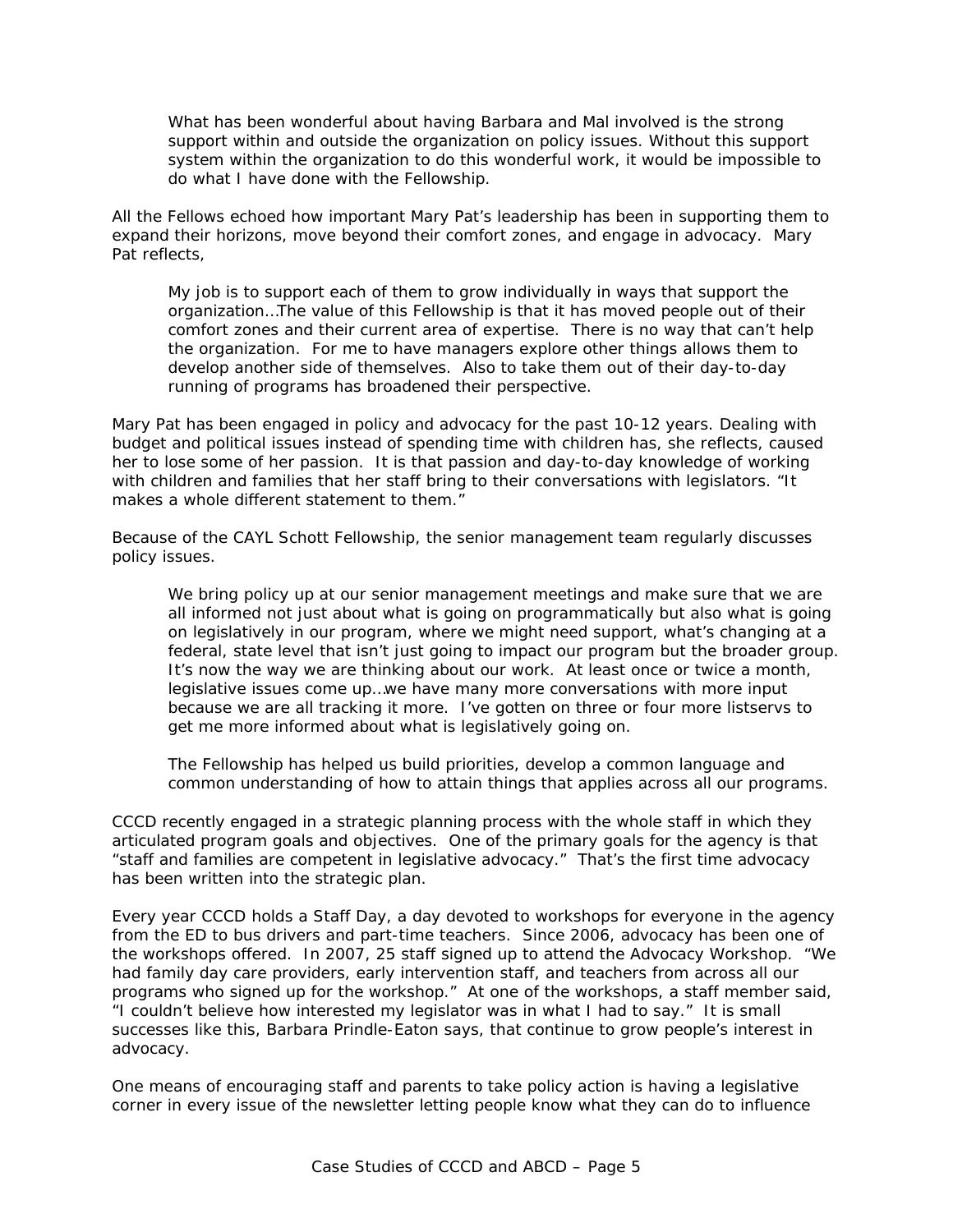policy issues that affect the agency and the people they serve, and giving them tips on being effective advocates.

Another means is encouraging staff to actively participate in community coalitions, committees and task forces.

### *The preschool program staff sits on 22 groups. I added this as a job requirement for all my staff that they must participate in at least two community groups.*

The challenge at first was having everything come back to the director when decisions needed to be made. Eventually, senior staff decided to spend more time helping staff understand what's important to bring back and what responsibility they have when they sign off on something themselves. Distributing leadership more broadly among staff has had the positive benefit of increasing CCCD's leadership presence in the community, building staff leadership capacity, and freeing up time for senior leaders to take on statewide leadership roles. CCCD senior leadership acknowledges that they are still trying to figure out how to productively share information, e.g. find the right balance between sharing too much information and not sharing enough.

Barbara Prindle-Eaton was part of the CAYL Schott Fellowship policy working group on social emotional issues. Her work on this issue had significant impact for CCCD.

*Within my own agency we've applied for three grants all around mental health and social emotional issues. We attached the policy brief to the grant and used a lot of the information from our policy project in writing the grant. We were successful at getting social emotional screening and assessment tools for early intervention and school age. We also have a grant pending to get more consultation on social emotional issues into the pre-school along with expanding our capacity to train other providers outside our agency.* 

Since participating in the CAYL Schott Fellowship, CCCD staff has expanded their statewide leadership activities. Several staff members hold leadership positions. Mary Pat Messmer is on the Executive Board for MADCA and serves on a Department of ECE advisory committee. Mal participates in the statewide Head Start group.

Barbara Prindle Eaton finished as co-chair of the ICC and is now focusing on monitoring early intervention. Barbara has also become a recognized expert on social emotional issues and young children. She was recently invited to participate in a forum in Western Massachusetts on this topic because of her work on the issue during the CAYL Schott Fellowship. Barbara has also been a strong advocate for better understanding the impact that post-partum depression has on children. She recently went up to Ipswich at the invitation of another CAYL Schott Fellow who is trying to raise awareness in his community about the impact of post-partum depression.

CCCD staff has provided testimony to a school age commission that is seeking input about whether community based agencies will continue to receive money to run child care programs or whether that money will go to the public schools.

One area where Mary Pat would like her staff to push themselves more is in their relationships with members of the press.

*I haven't quite gotten them to talk to the press like they need to but I will get them there. The message has to be given out in different ways. How the media presents*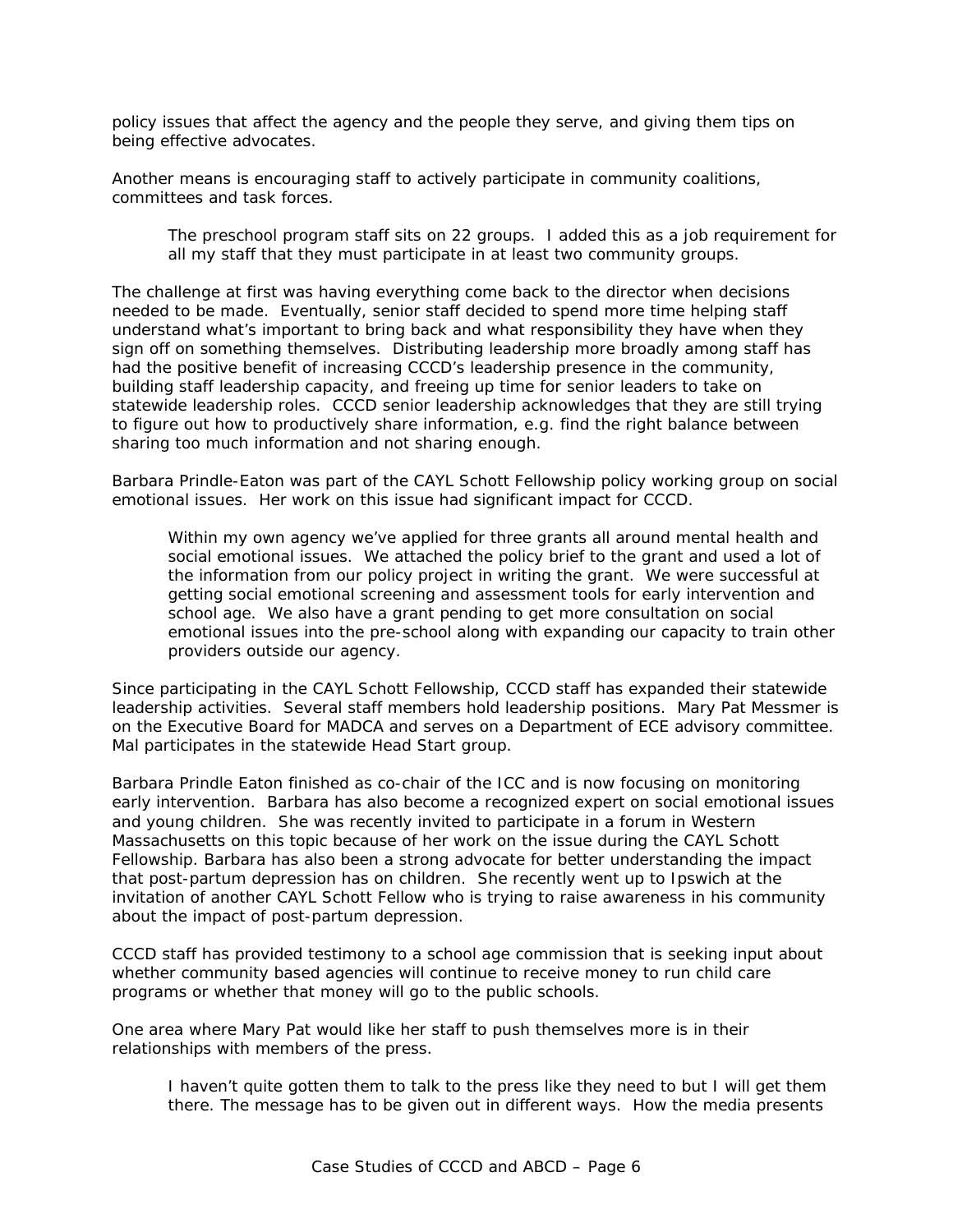*things is very important to the message. What we do doesn't get communicated well. We need the media to be a partner with us, to cover stories that are going on in our communities that affect the lives of children and families.* 

Another area of growth for the organization is to more fully engage and educate the board of directors about policy issues.

CCCD staff concur that one of the most pressing policy issues for CCCD and the field is insuring that there is a highly trained and qualified workforce who are committed to the mission of educating and caring for young children and their families.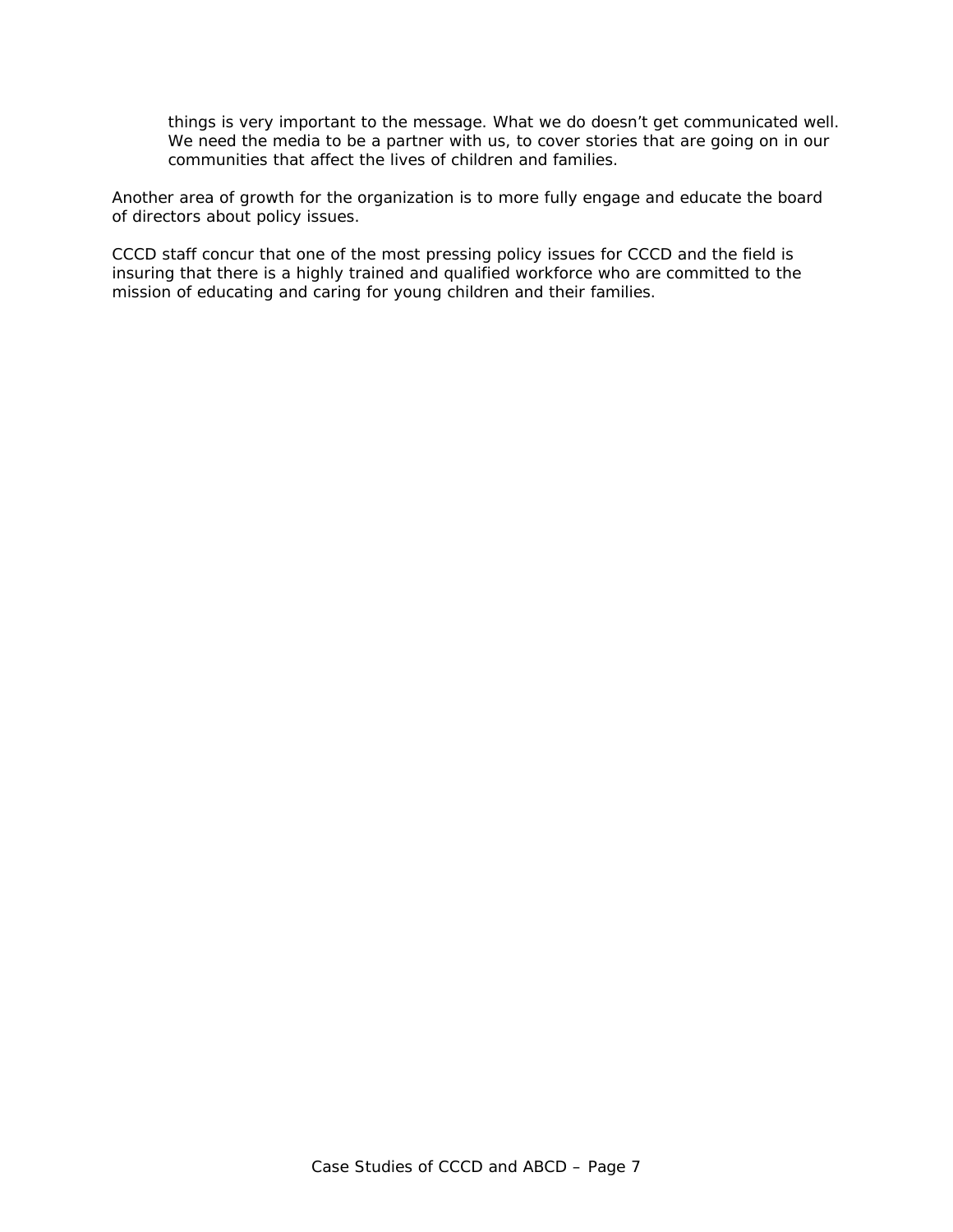## **Attachment B Action for Boston Community Development, Inc. (ABCD) Case Study**

ABCD is the largest non-profit human services agency in New England. ABCD's mission is to combat poverty by promoting self-help for low-income people and neighborhoods. Through its Neighborhood Service Centers, Head Start and Child Care Centers, and other neighborhood programs, ABCD has initiatives in:

- Early Care and Education
- Education, Employment and Dropout Prevention
- Career Development
- Higher Education
- Fuel Assistance and Homeless Prevention
- Community Development
- Elder Services, and
- Health Programs.

ABCD has been a leading provider of Head Start services for forty years. Head Start is the agency's biggest program. In ABCD's most recent annual report, the Board's chairperson honored the difference that Head Start makes for children and families around Boston. She recognized Sharon Scott Chandler, ABCD's Vice President for Head Start and Children's Services and 2005 CAYL Schott Fellow for her appointment to Chair of the State's Early Education and Care Board (EEC).

## *This is a high honor for Sharon and ABCD.*

In 2005, Sharon Scott-Chandler participated in the CAYL Schott Fellowship. Since that time, Sharon has continued to grow as a leader. According to Josh Young, ABCD's Legislative Liaison, "Sharon has grown a lot. She is more knowledgeable about the childcare field in general." In addition to assuming a leadership role on the EEC Board, Sharon was appointed by the Mayor to serve on the citywide Action Planning Team (APT) as part of the city's efforts to bring together services for children birth to five. Sharon believes her appointment to the Chair the Board reflects in part the strong advocacy of ABCD's CEO, who was out front about the need to have qualified early childhood community members who represent the racial, ethnic and economic diversity of the families and children served by the department.

Sharon is a supreme networker, communicating at least once a month and collaborating closely with over 50 people in the CAYL Leadership Network. In fact, Sharon sees the network as one of the great assets of the Fellowship program.

*What the Fellowship brings is a network, a group of people that we may not have met or developed relationships with if we had not been Schott Fellows. There are a lot of times when being a Schott Fellow has opened doors to relationships that you might not have made in everyday work.* 

Since 2005, four additional ABCD staff has participated in the Fellowship: Kathyrn Jones (2006), Sonia Carter (2007), Jennifer Amaya-Thompson (2007), and Adrienne Welch (2007). Sharon recruited and encouraged all four to apply for the Fellowship.

*What is exciting for them is that they don't get to do policy work in their jobs. I have a lot of opportunity to learn by osmosis because I have a certain level of responsibility both inside and outside the organization. I wanted them to have that*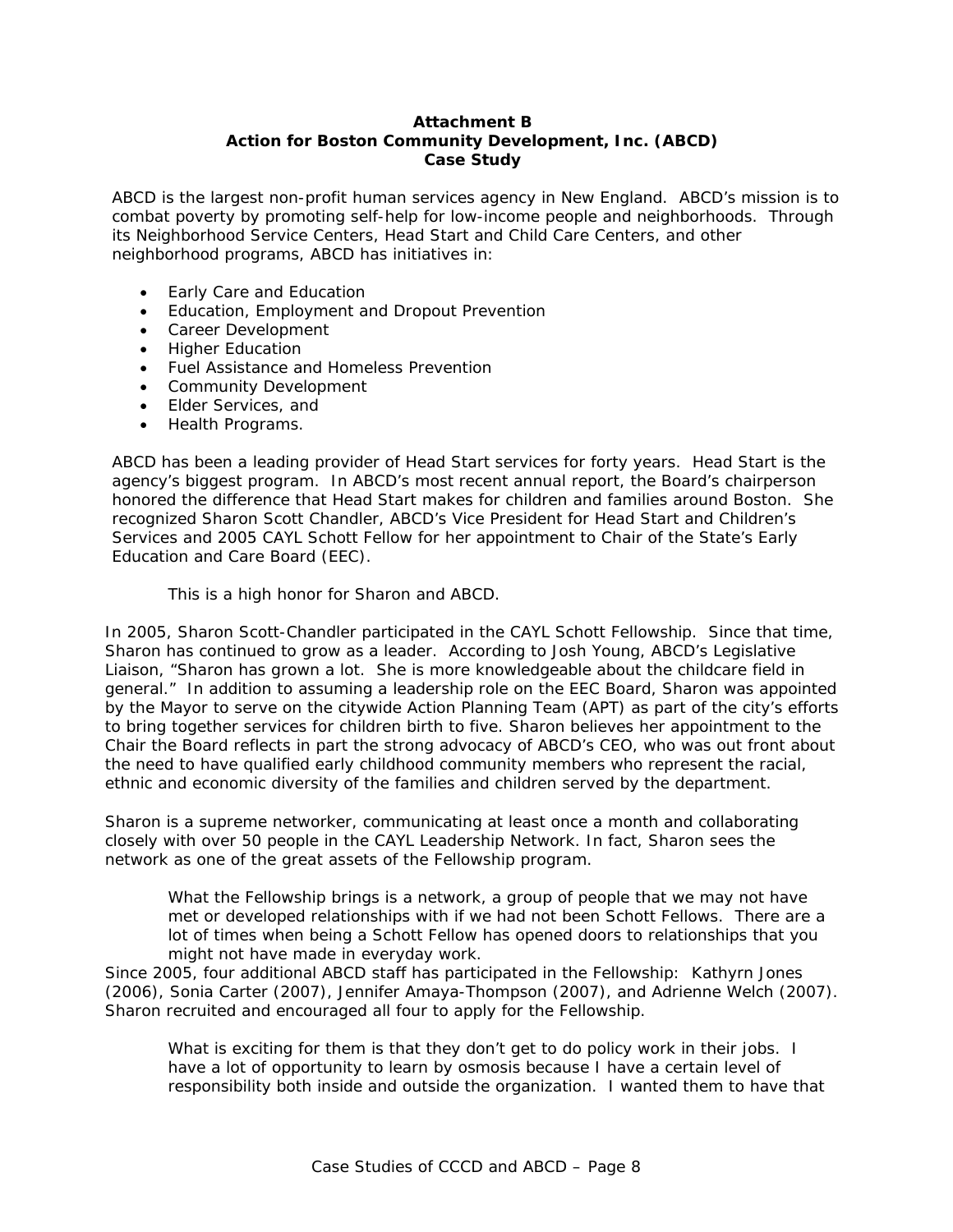*opportunity to get that experience. I'm especially interested in supporting staff of color to become leaders in the field.* 

Having three staff in the Fellowship during 2007 provided a support system for the Fellows that strengthened relationships among them. One Fellow reflects,

*We have a different type of relationship and connection as Fellows. We can rely on each other and we know it's confidential. We can ask how to do something, we can ask someone to see us. It's a different kind of relationship because we have participated in Schott.* 

In 2006, Sharon hired Diana Watson (a 2006 CAYL Schott Fellow) to become Director of Child Development Services of the Bradshaw Early Learning Center. "She came recommended by Valora which was an important consideration for me." Diana says that being part of the CAYL Schott Fellowship gave her more connections that helped her get this job. In 2007, Sharon hired Yvette Rodriguez (a 2005 CAYL Schott Fellow) to become Deputy Director of Program Operations. Yvette and Sharon had known each other during the Fellowship. Sharon reflects, "Knowing who Yvette was and understanding her skills through the Fellowship made her a shoo-in for the job." Another Fellow, Mei-Hua Fu, was also hired in 2007, as a Director of Child Development Services at the ABCD Chinese Church Head Start, with impressive credentials that included being a CAYL Schott Fellow.

In December 2007 the CAYL Schott Fellows hosted an organization policy learning dialogue, one of the core activities of the CAYL Schott Fellowship. They invited all current and former ABCD CAYL Schott Fellows as well as other key organizational stakeholders, including parents to discuss opportunities that ABCD has to influence policy and what they could do together to increase their efforts. Sonia Carter (2007 CAYL Schott Fellow) took a leadership role in this group. One staff member commented on Sonia's leadership.

*Sonia has taken great leadership, really pulling the information from people and pushing the group further along. Whatever went on in those Schott meetings has really paid off. Head Start has such a broad reach to families and providers, so putting that effort into these folks here is going to mean a big gain for many years to come.* 

Some issues the group plan to address include how to more effectively track the impact of Head Start through longitudinal assessment and better use of the data they have to make evidence based policy statements about what high quality early care and education looks like.

*We sit on a lot of data but we don't always use it.* 

*I say we don't use the data at all to push the public policy agenda.* 

The group also discussed how to more effectively engage parents and staff in advocacy. In the past, ABCD's policy activities were focused on coordinating participation in Advocacy Day once a year, now there is an expanded effort to engage parents to tell their stories more publicly. "Parents are our best advocates."

The Policy Learning Group has decided to continue meeting. They recently renamed themselves the "Early Childhood Policy Group" and will meet monthly to maintain momentum on these and other issues.